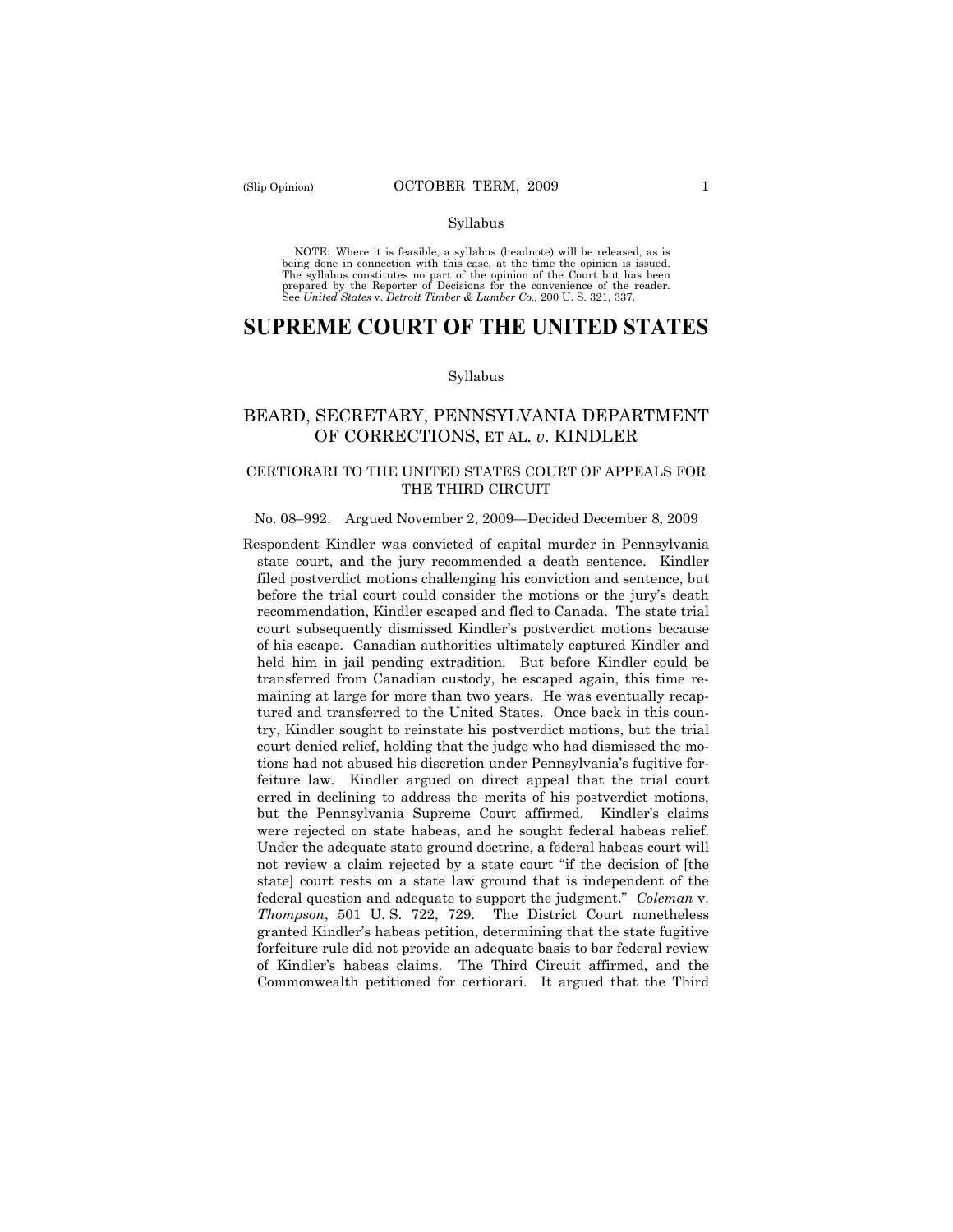#### Syllabus

Circuit had held the state fugitive forfeiture rule automatically inadequate because the state courts had discretion in applying it, and the Commonwealth sought review of that holding. The Court granted that petition.

*Held:* A state procedural rule is not automatically "inadequate" under the adequate state ground doctrine—and therefore unenforceable on federal habeas review—because the state rule is discretionary rather than mandatory. The question whether a state procedural ruling is adequate is itself a question of federal law. *Lee* v. *Kemna*, 534 U. S. 362, 375. This Court has framed the adequacy inquiry by asking whether the state rule was "firmly established and regularly followed." *Id*., at 376. A discretionary state procedural rule can serve as an adequate ground to bar federal habeas review even if the appropriate exercise of discretion may permit consideration of a federal claim in some cases but not others. A contrary holding would pose an unnecessary dilemma for the States: They could preserve flexibility by granting courts discretion to excuse procedural errors, but only at the cost of undermining the finality of state-court judgments. Or States could preserve the finality of their judgments by withholding such discretion, but only at the cost of precluding any flexibility in applying the rules. If forced to choose, many States would opt for mandatory rules to avoid the high costs of plenary federal review. That would be unfortunate in many cases, as discretionary rules are often desirable. The federal system, for example, often grants the trial judge broad discretion when his ringside perspective at the main event offers him a comparative advantage in decisionmaking. The States have followed suit. Given the federalism and comity concerns motivating the adequate state ground doctrine in the habeas context, see *Coleman, supra,* at 730, this Court should not disregard discretionary state procedural rules that are in place in nearly every State and are substantially similar to those given full force in federal courts. Cf. *Francis* v. *Henderson*, 425 U. S. 536, 541–542. Pp. 7–9.

542 F. 3d 70, vacated and remanded.

ROBERTS, C. J., delivered the opinion of the Court, in which all other Members joined, except ALITO, J., who took no part in the consideration or decision of the case. KENNEDY, J., filed a concurring opinion, in which THOMAS, J., joined.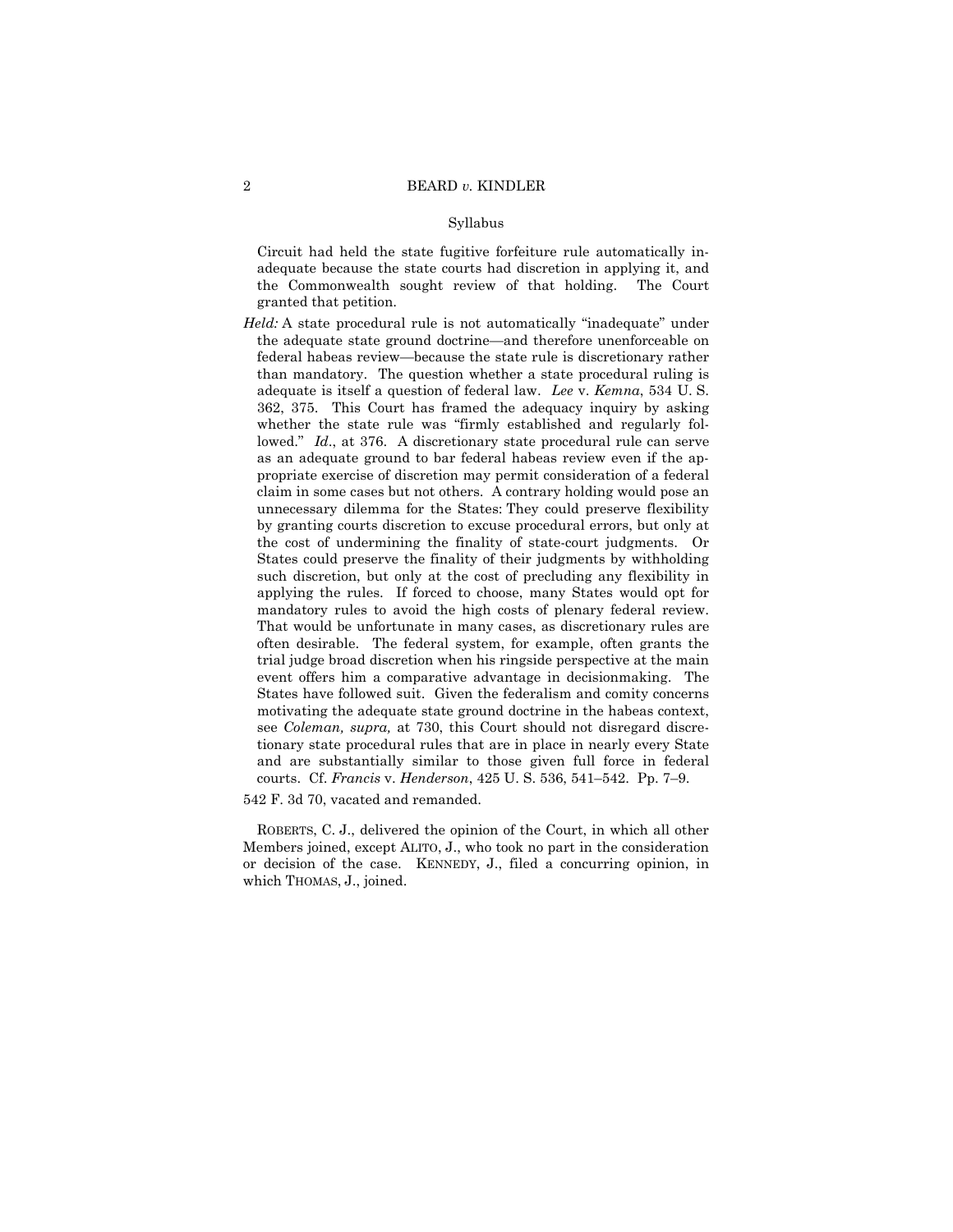NOTICE: This opinion is subject to formal revision before publication in the preliminary print of the United States Reports. Readers are requested to notify the Reporter of Decisions, Supreme Court of the United States, Washington, D. C. 20543, of any typographical or other formal errors, in order that corrections may be made before the preliminary print goes to press.

## $\frac{1}{2}$  ,  $\frac{1}{2}$  ,  $\frac{1}{2}$  ,  $\frac{1}{2}$  ,  $\frac{1}{2}$  ,  $\frac{1}{2}$  ,  $\frac{1}{2}$ **SUPREME COURT OF THE UNITED STATES**

#### $\frac{1}{2}$  ,  $\frac{1}{2}$  ,  $\frac{1}{2}$  ,  $\frac{1}{2}$  ,  $\frac{1}{2}$  ,  $\frac{1}{2}$ No. 08–992

## JEFFREY A. BEARD, SECRETARY, PENNSYLVANIA DEPARTMENT OF CORRECTIONS, ET AL., PETITIONERS *v.* JOSEPH J. KINDLER

## ON WRIT OF CERTIORARI TO THE UNITED STATES COURT OF APPEALS FOR THE THIRD CIRCUIT

### [December 8, 2009]

CHIEF JUSTICE ROBERTS delivered the opinion of the Court.

A federal habeas court will not review a claim rejected by a state court "if the decision of [the state] court rests on a state law ground that is independent of the federal question and adequate to support the judgment." *Coleman* v. *Thompson*, 501 U. S. 722, 729 (1991). We granted certiorari to decide the following question: "Is a state procedural rule automatically 'inadequate' under the adequate-state-grounds doctrine—and therefore unenforceable on federal habeas corpus review—because the state rule is discretionary rather than mandatory?" Pet. for Cert. i. Petitioners argue the correct answer is "no." At oral argument, respondent—consistent with his position below—expressly agreed. We do too, and accordingly vacate the judgment of the Court of Appeals.

I

In 1982, Joseph Kindler, along with Scott Shaw and David Bernstein, burglarized a music store in Bucks County, Pennsylvania. Police stopped the getaway car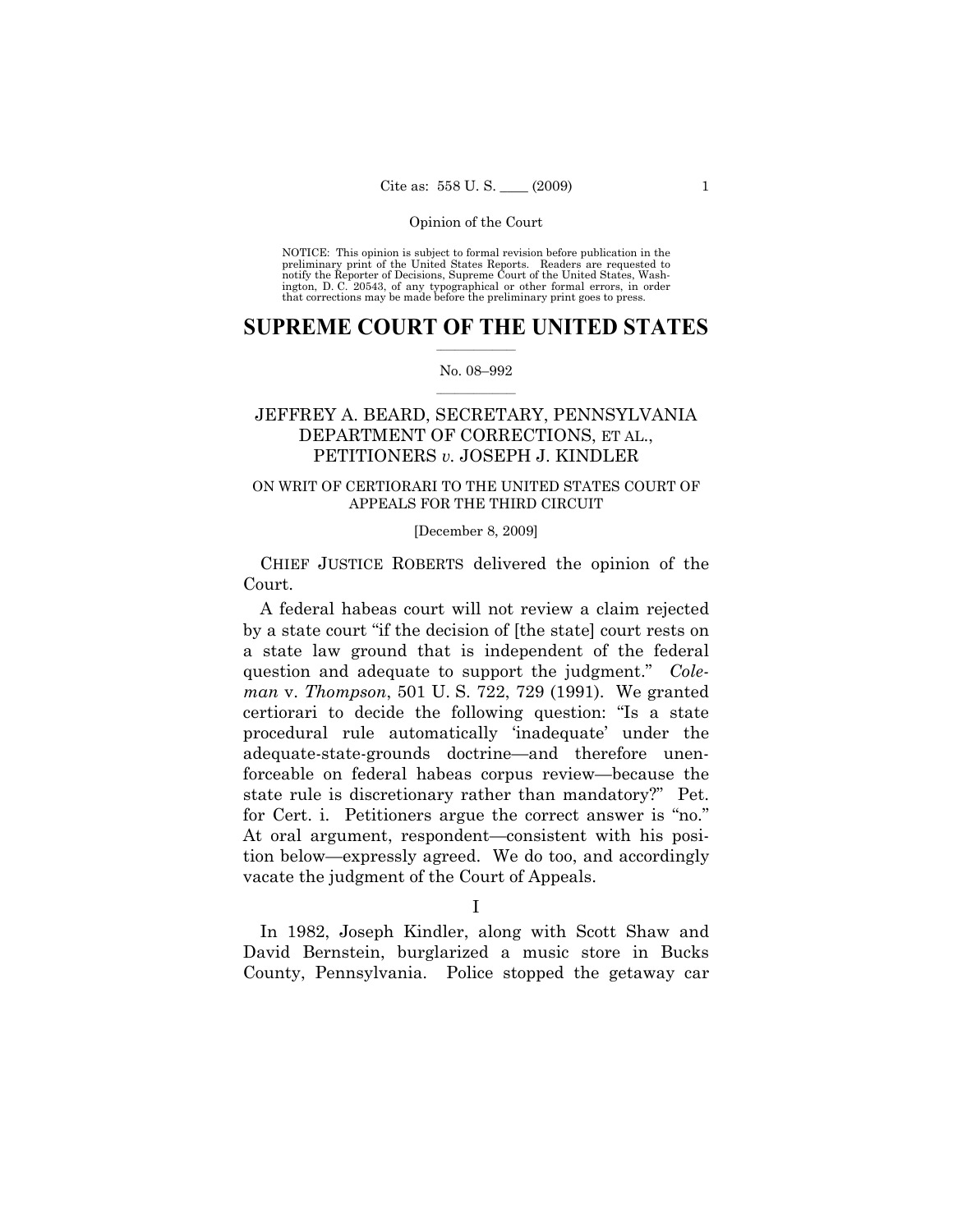and arrested Shaw and Bernstein. In a harbinger of things to come, Kindler escaped. *Commonwealth* v. *Kindler*, 536 Pa. 228, 236, 639 A. 2d 1, 5, cert. denied, 513 U. S. 933 (1994).

Police later arrested Kindler and charged him with burglary. He was released on bail. Bernstein agreed to testify against Kindler, but Kindler had other plans. At about 2:30 a.m. on July 25, 1982, Kindler and Shaw attacked Bernstein outside his apartment. Kindler beat Bernstein with a baseball bat approximately 20 times, and Shaw shocked Bernstein 5 times with an electric prod. Bernstein at that point was still alive but unable to move, and Kindler and Shaw dragged their victim to their nearby car, loaded him in the trunk, and drove to the Delaware River. At the river, Kindler tied a cinder block around Bernstein's neck and dumped him in the water. A forensic examiner later determined that Bernstein died of drowning and massive head injuries. 536 Pa., at 236–239, 639 A. 2d*,* at 5–6.

Kindler was brought to trial and convicted of capital murder. The jury recommended a death sentence, and Kindler filed postverdict motions. *Id*., at 230–231, 639 A. 2d, at 2.

But on September 19, 1984, before the trial court could consider the motions or the jury's death recommendation, Kindler escaped. *Ibid*. In an organized effort to saw through the external prison bars with smuggled tools, Kindler broke out of the maximum-security wing of the prison and headed for Canada. See *Commonwealth* v. *Kindler*, 554 Pa. 513, 517–518, and n. 4, 722 A. 2d 143, 145, and n. 4 (1998).

Kindler remained a fugitive in Canada until April 26, 1985, when he was arrested in Quebec for separate burglary offenses. The United States sought Kindler's return, but an extradition treaty allowed Canada to refuse to hand over anyone likely to face execution. See *Kindler* v.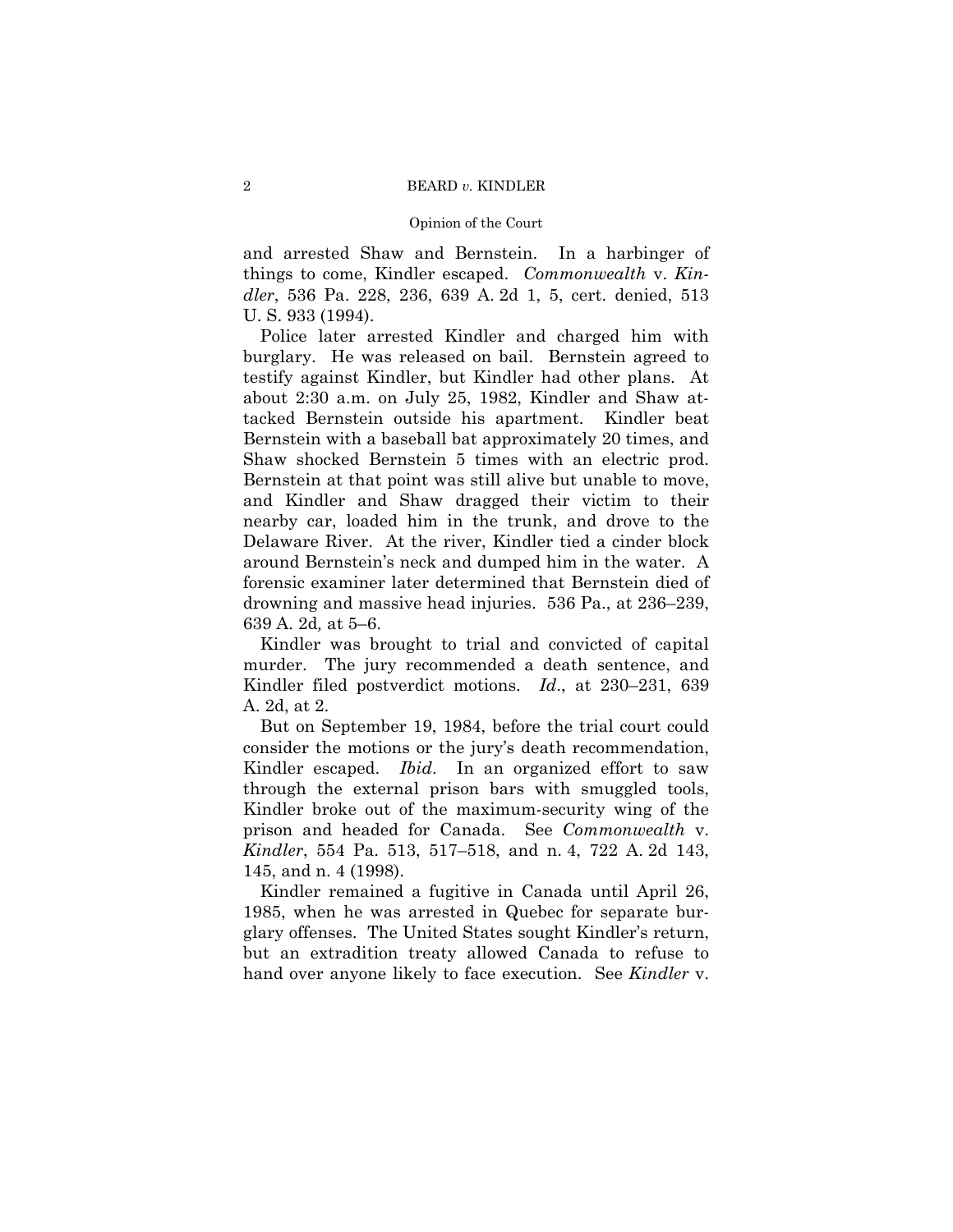## *Canada (Minister of Justice)*, [1991] 2 S. C. R. 779.

Kindler turned into something of a local celebrity. He even appeared on Canadian television, explaining, among other things, how he had escaped and why he chose Canada: "I knew there was no death penalty here." CTV National News: Joseph Kindler's Fate Unresolved (Canadian television broadcast Sept. 22, 1985) (videos available in Clerk of Court's case file). Canadian authorities ultimately acquiesced to overtures from the United States and agreed to extradite Kindler. *Kindler*, *supra*, at 231, 639 A. 2d, at 2.

But before Kindler could be transferred from Canadian custody, he escaped again. On the night of October 23, 1986, Kindler broke through a skylight on the 13th floor of the jail (his fellow inmates had hoisted him up to the skylight 15 feet above the floor) and escaped to the roof, where he stood 175 feet above ground. Armed with 13 stories' worth of bedsheets tied together, Kindler safely rappelled down the side of the jail. (A fellow escapee was not as lucky—the sheets ripped on his way down, causing him to fall 50 feet to his death.) *Kindler*, 554 Pa., at 517– 519, 722 A. 2d, at 145.

This time, Kindler remained on the lam for more than two years, until he was featured on the popular television show, "America's Most Wanted." Characterizing Kindler as "an above average criminal" and "a chess player who understands when to make his move," the show asked viewers for information to help capture him. *America's Most Wanted*, Sept. 4, 1988, Season 1, Episode 30, at 10:01. Several viewers recognized Kindler and notified Canadian authorities, who arrested him in September 1988. 554 Pa., at 519, 722 A. 2d, at 145.

Kindler again fought extradition. On September 16, 1991, after three years of litigation, the Supreme Court of Canada rejected Kindler's efforts. See *Kindler*, 2 S. C. R. 779. That same day, Canadian officials extradited Kindler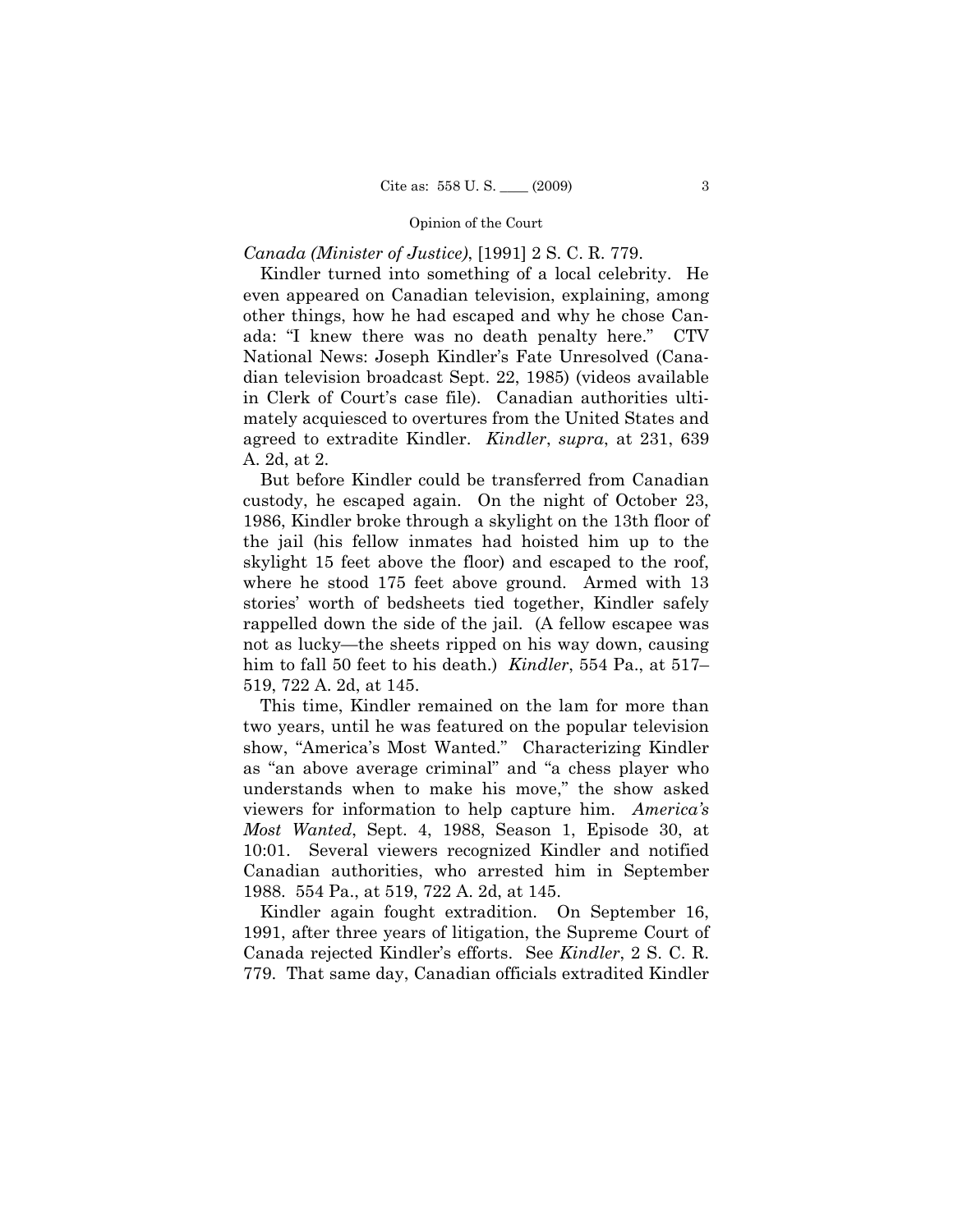to the United States. *Kindler* v. *Horn*, 291 F. Supp. 2d 323, 334 (ED Pa. 2003).

In the meantime, in 1984, the Pennsylvania trial court had dismissed Kindler's postverdict motions because of his original escape. Once back in the United States, Kindler filed a motion to reinstate those challenges to his conviction and sentence. The trial court denied the reinstatement motion, holding that the trial court judge who had dismissed the postverdict motions in 1984 had not abused his discretion. In October 1991—more than seven years after the jury's death recommendation—the court formally imposed the death sentence. *Commonwealth* v. *Kindler*, No. 2747 etc. (Pa. Ct. Common Pleas, Feb. 28, 1992), App. 66–70.

Kindler appealed, arguing that the trial court erred in declining to address the merits of his postverdict motions. The Pennsylvania Supreme Court affirmed. *Kindler*, 536 Pa., at 232–234, 639 A. 2d, at 3. That court recognized that "trial courts, when faced with a defendant in fugitive status, . . . have every right to fashion an appropriate response[,] which can include the dismissal of pending post-verdict motions." *Id.,* at 233, 639 A. 2d, at 3. The court then determined that the trial court's decision to dismiss Kindler's claims fell within its authority: The "dismiss[al] [of] the post-verdict motions was a reasonable response to Appellant's 'flouting' of the authority of the court." *Id.,* at 233–234, 639 A. 2d, at 3. Under Pennsylvania's fugitive forfeiture law, the court concluded, Kindler's case therefore came to it "without any allegations of error (direct or collateral) preserved." *Id*., at 234, 639 A. 2d, at 4.

The Pennsylvania Supreme Court nonetheless conducted the "limited review" mandated for death sentences under Pennsylvania law. Under that review, the court was required to confirm that the evidence was sufficient to support the conviction of first-degree murder and at least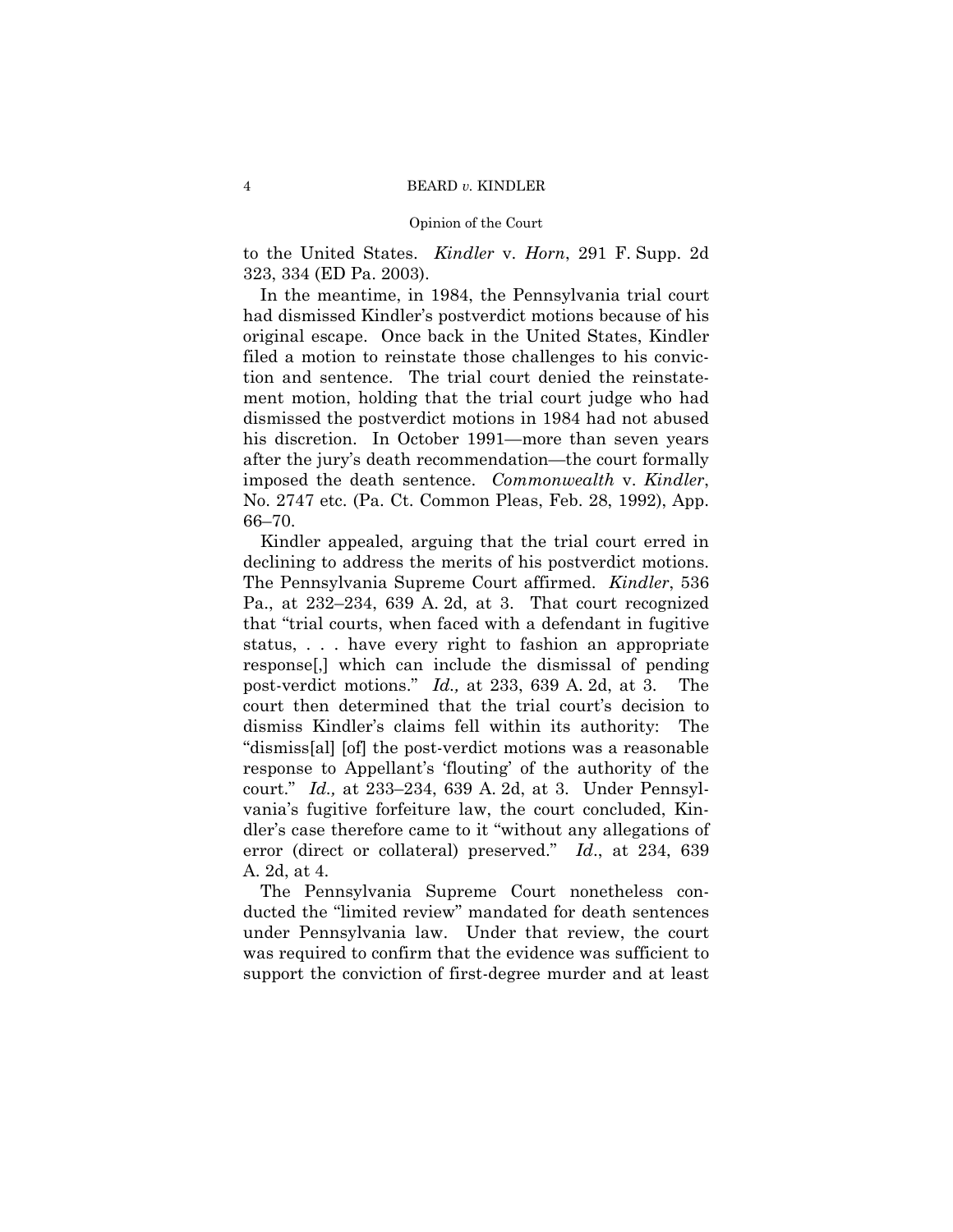one aggravating factor, and that the sentence was not excessive, disproportionate, or the product of passion or prejudice. *Id.,* at 234–235, 639 A. 2d, at 4. Satisfied that Kindler's conviction met these standards, the court affirmed his conviction and sentence. We denied certiorari. *Kindler* v. *Pennsylvania*, 513 U. S. 933 (1994).

On state habeas, the Court of Common Pleas rejected Kindler's claims. That court held that the Pennsylvania Supreme Court had already ruled that Kindler's escape forfeited all claims challenging his conviction and sentence that Kindler may once have been entitled to bring. *Commonwealth* v. *Kindler*, No. 2747 etc. (July 23, 1997), App. 183, 187–188. The Pennsylvania Supreme Court affirmed. *Kindler*, 554 Pa., at 514, 722 A. 2d, at 143.

Kindler then sought federal habeas relief. The District Court determined that the fugitive forfeiture rule did not provide an adequate basis to bar federal review of Kindler's habeas claims. 291 F. Supp. 2d, at 340–343. The District Court then proceeded to address the merits, granting Kindler's petition on the grounds that he was sentenced based on jury instructions that were unconstitutional under *Mills* v. *Maryland*, 486 U. S. 367 (1988), and that the prosecutor improperly introduced an aggravating factor at sentencing. 291 F. Supp. 2d, at 346–351, 357–358. The court rejected Kindler's ineffective assistance of counsel claim. *Id*., at 356.

The Third Circuit affirmed. That court began by recognizing that "[a] procedural rule that is consistently applied in the vast majority of cases is adequate to bar federal habeas review even if state courts are willing to occasionally overlook it and review the merits of a claim for relief where the rule would otherwise apply." *Kindler* v. *Horn*, 542 F. 3d 70, 79 (2008). The Court of Appeals then considered the Pennsylvania fugitive forfeiture rule in place at the time of Kindler's first escape: "Pennsylvania courts had discretion to hear an appeal filed by a fugitive who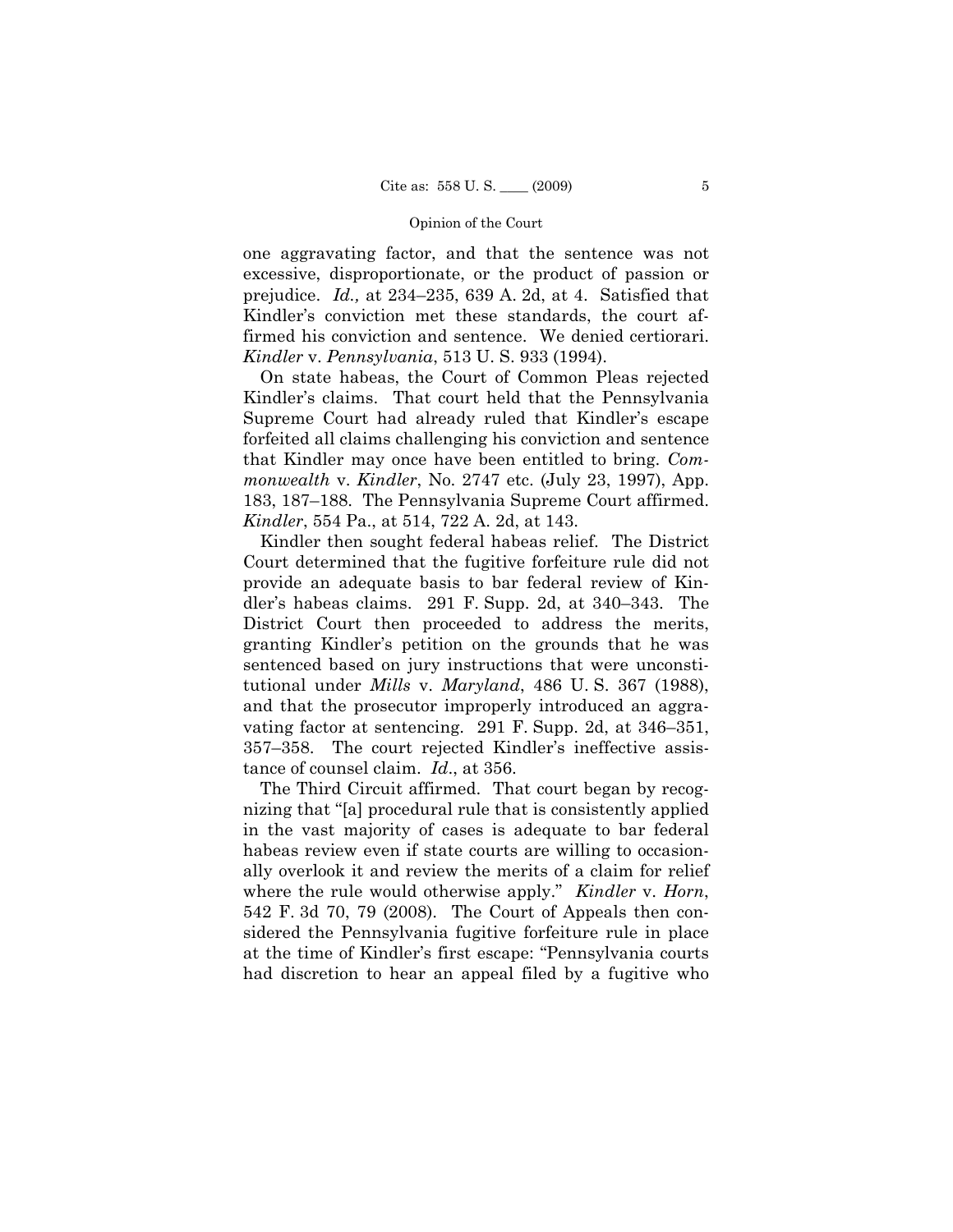#### 6 BEARD *v.* KINDLER

#### Opinion of the Court

had been returned to custody before an appeal was initiated or dismissed. . . . Accordingly, the fugitive forfeiture rule was not 'firmly established' and therefore was not an independent and adequate procedural rule sufficient to bar review of the merits of a habeas petition in federal court." *Ibid*. (citing *Doctor* v. *Walters*, 96 F. 3d 675, 684– 686 (CA3 1996)). The court thus determined that "the state trial court still had discretion to reinstate his postverdict motions. Accordingly, we conclude that, under *Doctor*, Pennsylvania's fugitive waiver law did not preclude the district court from reviewing the merits of the claims raised in Kindler's habeas petition." 542 F. 3d, at 80. Turning to the merits, the Court of Appeals disagreed with the District Court on the improper aggravating factor claim, but held that Kindler was entitled to relief based on his *Mills* and ineffective assistance of counsel claims. 542 F. 3d*,* at 80–87.

The Commonwealth petitioned for certiorari, arguing that the Court of Appeals' determination that state discretionary rules are automatically inadequate conflicted with the holdings of other Courts of Appeals and warranted this Court's review. Pet. for Cert. 6–11. Kindler countered that the Commonwealth had mischaracterized the Third Circuit's holding. Relying on the court's citation of the *Doctor* opinion, Kindler argued that the Third Circuit did not hold that discretionary state rules are automatically inadequate; rather the court determined that the state courts applied "a *new* and *different* rule from that in existence at the time of the alleged default." Brief in Opposition 3. It was that new rule, Kindler maintained, that the Third Circuit found inadequate. *Ibid*.

We granted the Commonwealth's petition for certiorari. 556 U. S. \_\_\_ (2009). That petition asks us to decide whether discretionary procedural rulings are automatically inadequate to bar federal court review on habeas.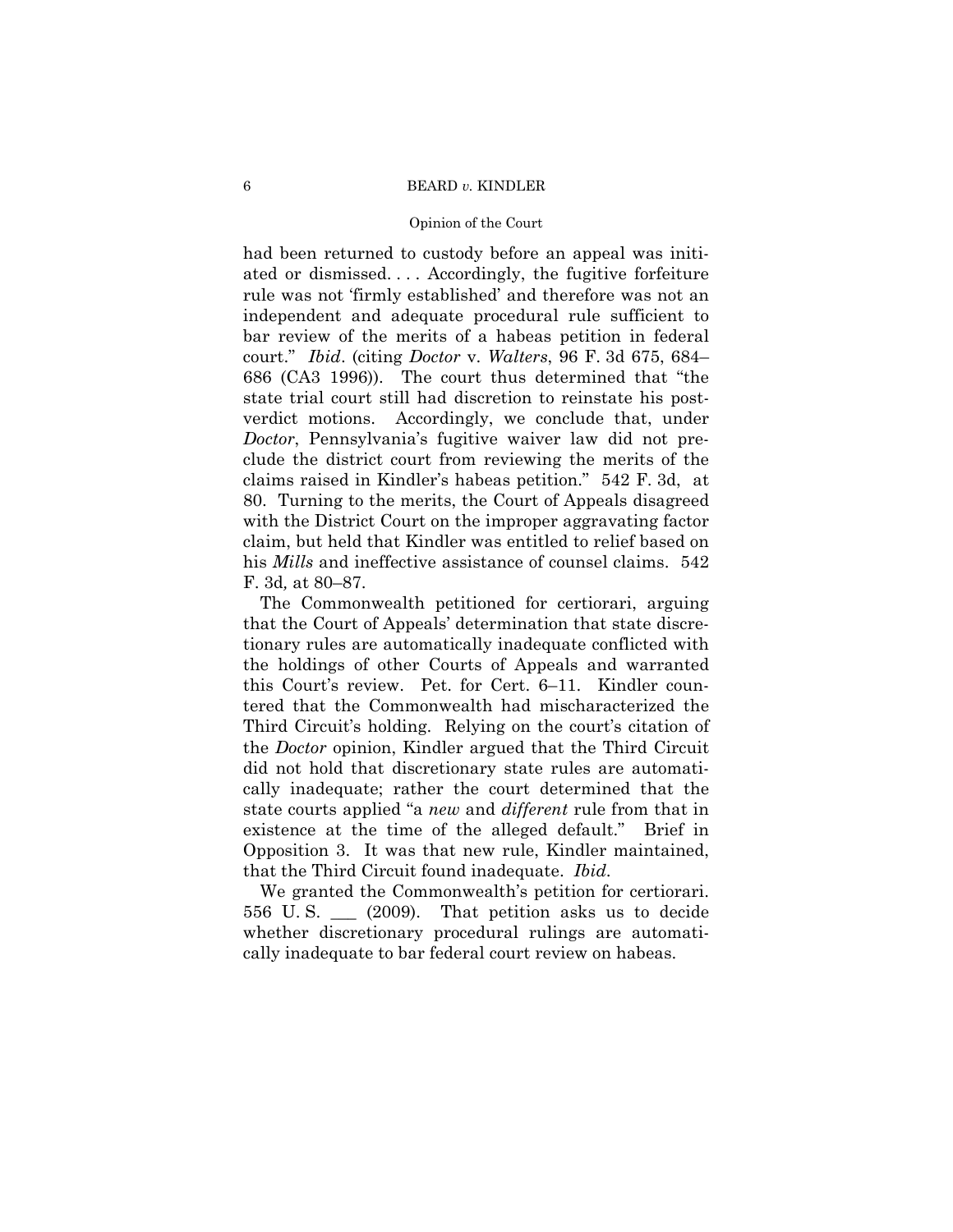### II

The question whether a state procedural ruling is adequate is itself a question of federal law. *Lee* v. *Kemna*, 534 U. S. 362, 375 (2002). We have framed the adequacy inquiry by asking whether the state rule in question was "'firmly established and regularly followed.'" *Id*., at 376 (quoting *James* v. *Kentucky*, 466 U. S. 341, 348 (1984)).

We hold that a discretionary state procedural rule can serve as an adequate ground to bar federal habeas review. Nothing inherent in such a rule renders it inadequate for purposes of the adequate state ground doctrine. To the contrary, a discretionary rule can be "firmly established" and "regularly followed"—even if the appropriate exercise of discretion may permit consideration of a federal claim in some cases but not others. See Meltzer, State Court Forfeitures of Federal Rights, 99 Harv. L. Rev. 1128, 1140 (1986) ("[R]efusals to exercise discretion do not form an important independent category under the inadequate state ground doctrine").

A contrary holding would pose an unnecessary dilemma for the States: States could preserve flexibility by granting courts discretion to excuse procedural errors, but only at the cost of undermining the finality of state court judgments. Or States could preserve the finality of their judgments by withholding such discretion, but only at the cost of precluding any flexibility in applying the rules.

We are told that, if forced to choose, many States would opt for mandatory rules to avoid the high costs that come with plenary federal review. See, *e.g.*, Brief for State of California et al. as *Amici Curiae* 19; Brief for Criminal Justice Legal Foundation as *Amicus Curiae* 14. That would be unfortunate in many cases, as discretionary rules are often desirable. In some circumstances, for example, the factors facing trial courts "are so numerous, variable and subtle that the fashioning of rigid rules would be more likely to impair [the trial judge's] ability to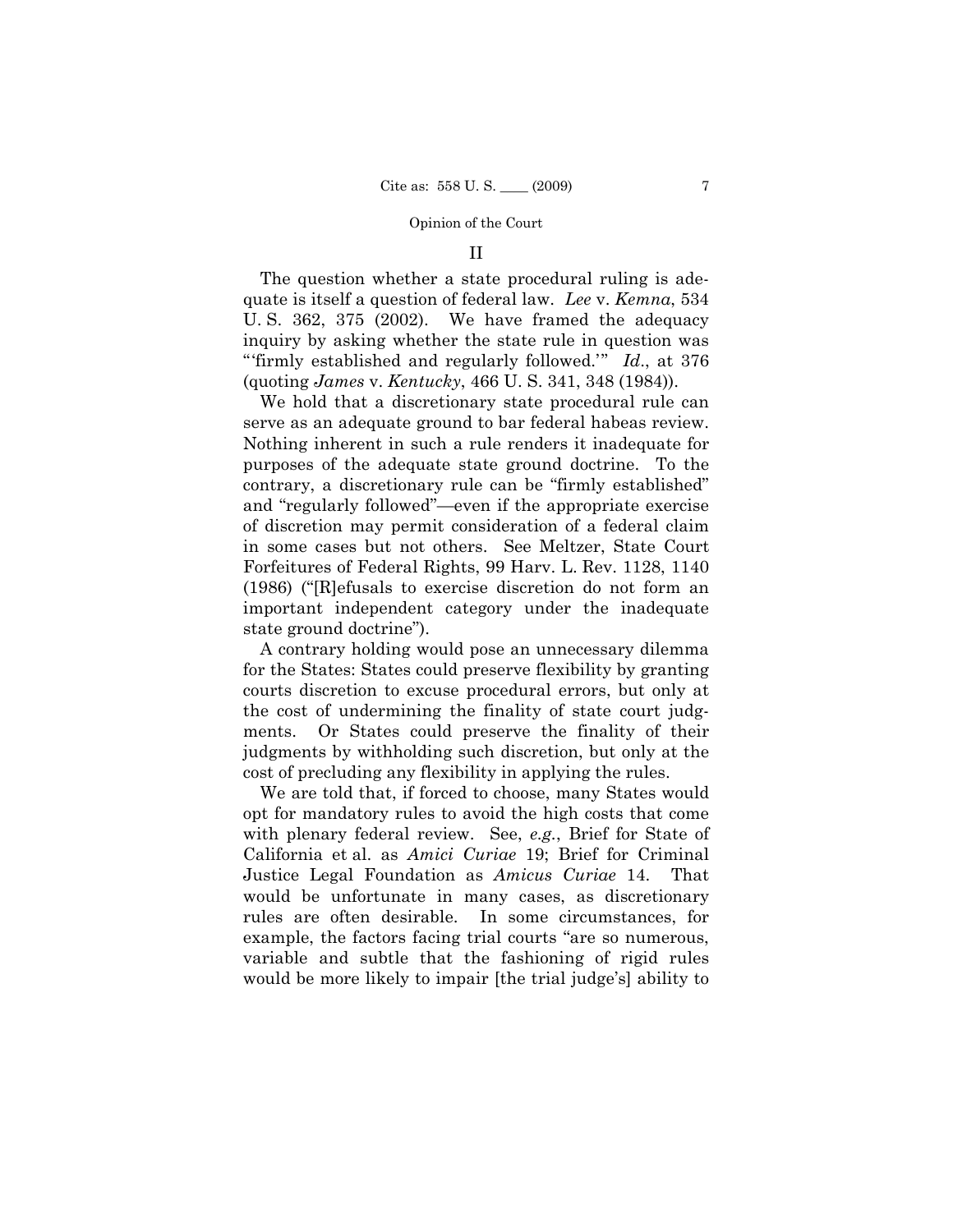### 8 BEARD *v.* KINDLER

#### Opinion of the Court

deal fairly with a particular problem than to lead to a just result." *United States* v. *McCoy*, 517 F. 2d 41, 44 (CA7) (Stevens, J.), cert. denied, 423 U. S. 895 (1975); see also Friendly, Indiscretion About Discretion, 31 Emory L. J. 747, 760–761 (1982). The result would be particularly unfortunate for criminal defendants, who would lose the opportunity to argue that a procedural default should be excused through the exercise of judicial discretion. See *Henry* v. *Mississippi*, 379 U. S. 443, 463, n. 3 (1965) (Harlan, J., dissenting) ("If, in order to insulate its decisions from reversal by this Court, a state court must strip itself of the discretionary power to differentiate between different sets of circumstances, the [adequate state ground] rule operates in a most perverse way").

It is perhaps unsurprising, then, that the federal system often grants broad discretion to the trial judge when his ringside perspective at the "'main event'" offers him a comparative advantage in decisionmaking. *Wainwright* v. *Sykes*, 433 U. S. 72, 90 (1977); cf. *United States* v. *Poynter*, 495 F. 3d 349, 351–352 (CA6 2007). The States seem to value discretionary rules as much as the Federal Government does. See Brief for State of California et al. as *Amici Curiae* 16–17 (citing various state discretionary procedural rules). In light of the federalism and comity concerns that motivate the adequate state ground doctrine in the habeas context, see *Coleman*, 501 U. S., at 730, it would seem particularly strange to disregard state procedural rules that are substantially similar to those to which we give full force in our own courts. Cf. *Francis* v. *Henderson*, 425 U. S. 536, 541–542 (1976). Even stranger to do so with respect to rules in place in nearly every State, and all at one fell swoop.

We take our holding in this case to be uncontroversial so uncontroversial, in fact, that both parties agreed to the point before this Court. See Tr. of Oral Arg. 29–31. Rather than defending the question on which we granted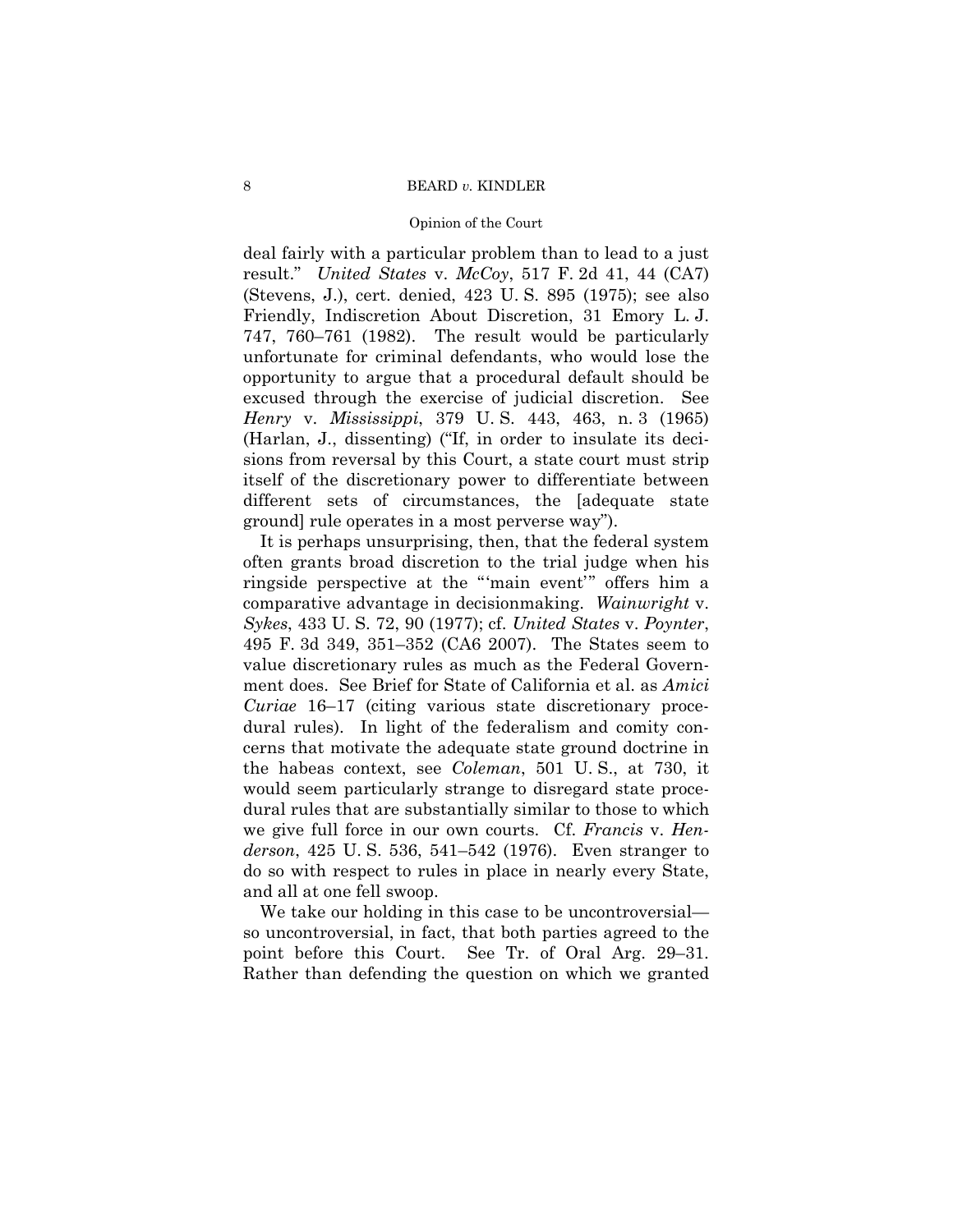certiorari—whether discretionary rules are automatically inadequate—Kindler argues that the Pennsylvania courts did not apply a discretionary rule at all, but instead applied a new rule mandating dismissal. Such a mandatory dismissal, Kindler contends, constituted a break from past discretionary practice, and thus does not provide an adequate state ground to bar his federal claims. We leave it to the Court of Appeals to address that argument, and any others Kindler may have preserved, on remand.

For its part, the Commonwealth urges us not only to reject a *per se* rule about discretionary rulings, but also to undertake "[a] new effort to state a standard for inadequacy." Brief for Petitioners 25. *Amici* supporting the Commonwealth join in that request. See Brief for Criminal Justice Legal Foundation as *Amicus Curiae* 6–10. We decline that invitation as well. The procedural default at issue here—escape from prison—is hardly a typical procedural default, making this case an unsuitable vehicle for providing broad guidance on the adequate state ground doctrine.

If our holding in this case is narrow, it is because the question we granted certiorari to decide is narrow. Answering that question is sufficient unto the day.

The judgment of the Court of Appeals for the Third Circuit is vacated, and the case is remanded for further proceedings consistent with this opinion.

*It is so ordered.*

 JUSTICE ALITO took no part in the consideration or decision of this case.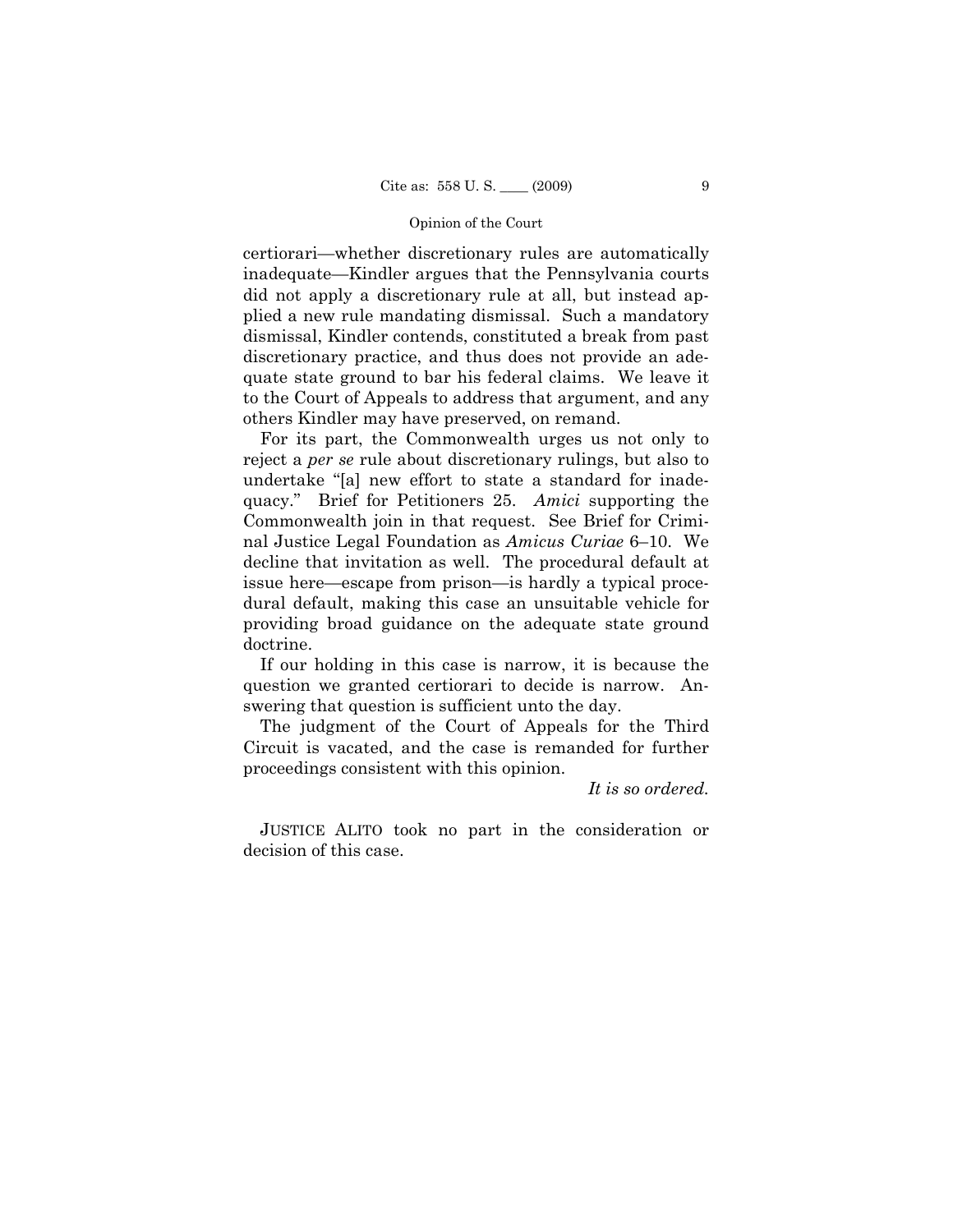## $\frac{1}{2}$  ,  $\frac{1}{2}$  ,  $\frac{1}{2}$  ,  $\frac{1}{2}$  ,  $\frac{1}{2}$  ,  $\frac{1}{2}$  ,  $\frac{1}{2}$ **SUPREME COURT OF THE UNITED STATES**

### $\frac{1}{2}$  ,  $\frac{1}{2}$  ,  $\frac{1}{2}$  ,  $\frac{1}{2}$  ,  $\frac{1}{2}$  ,  $\frac{1}{2}$ No. 08–992

## JEFFREY A. BEARD, SECRETARY, PENNSYLVANIA DEPARTMENT OF CORRECTIONS, ET AL., PETITIONERS *v.* JOSEPH J. KINDLER

## ON WRIT OF CERTIORARI TO THE UNITED STATES COURT OF APPEALS FOR THE THIRD CIRCUIT

#### [December 8, 2009]

JUSTICE KENNEDY, with whom JUSTICE THOMAS joins, concurring.

Due consideration of the phrasing in the question presented and of the arguments and concessions by counsel leads to the conclusion that this case should be vacated and remanded, and I join the Court's opinion. The apparent difficulty the Court of Appeals for the Third Circuit found in accepting the Supreme Court of Pennsylvania's procedural bar conclusion, however, invites this further comment.

The adequate state ground doctrine cannot be applied without consideration of the purposes it is designed to serve. By refraining from deciding cases that rest on an adequate and independent state ground, federal courts show proper respect for state courts and avoid rendering advisory opinions. *Michigan* v. *Long*, 463 U. S. 1032, 1040 (1983). The claimed adequate and independent state ground at issue in this case is a state procedural rule. We have not allowed state courts to bar review of federal claims by invoking new procedural rules without adequate notice to litigants who, in asserting their federal rights, have in good faith complied with existing state procedural law. "Novelty in procedural requirements cannot be permitted to thwart review in this Court applied for by those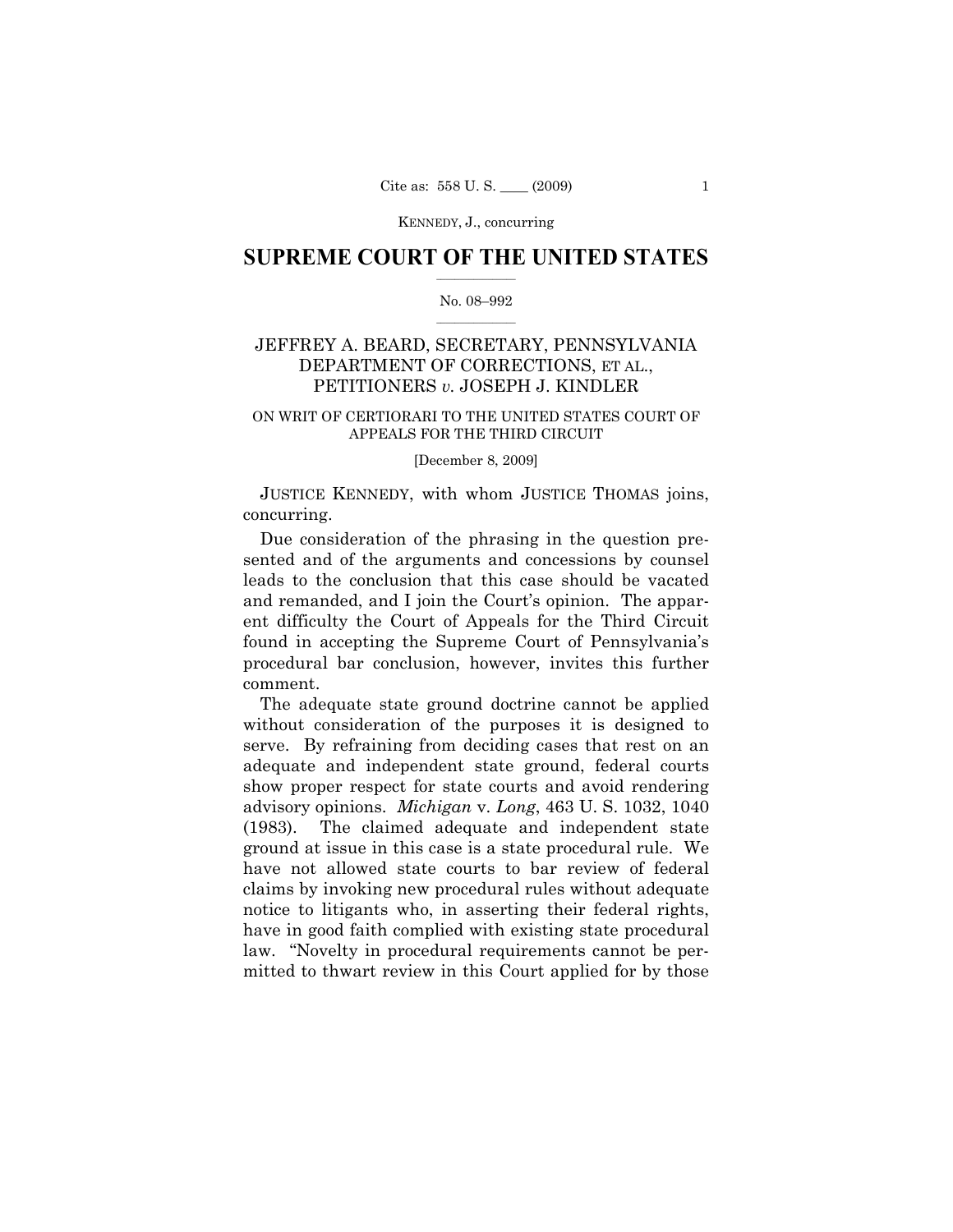who, in justified reliance upon prior decisions, seek vindication in state courts of their federal constitutional rights." *NAACP* v. *Alabama ex rel. Patterson*, 357 U. S. 449, 457–458 (1958). We have also been mindful of the danger that novel state procedural requirements will be imposed for the purpose of evading compliance with a federal standard. See, *e.g., NAACP* v. *Alabama ex rel. Flowers*, 377 U. S. 288, 293–302 (1964).

Neither of these concerns applies here. First, no one could seriously entertain the notion that Kindler acted in "justified reliance" when he fled beyond the jurisdiction of the Pennsylvania courts. Even if a hypothetical escapee studiously examined the case law before making an informed decision that flight was worth it, that is not the reliance the law should be required to consider. There is no justification for an unlawful escape, which "operates as an affront to the dignity of [a] court's proceedings." *Ortega-Rodriguez* v. *United States*, 507 U. S. 234, 246 (1993). And if some prior court rulings allowed a former escapee to reinstate forfeited claims, there is no convincing reason to say a future escapee is entitled to similar treatment. Nor is there any indication that the Supreme Court of Pennsylvania adopted its forfeiture rule out of any hostility toward legitimate constitutional claims.

It is most doubtful that, in light of its underlying purposes, the adequate state ground doctrine ought to prevent a State from adopting, and enforcing, a sensible rule that the escaped felon forfeits any pending postverdict motions. The law is entitled to protect the regularity and predictability of its own processes, and its own interest in the prompt adjudication of disputed issues, by imposing a rule of waiver quite without regard to some notion of express or constructive reliance by the one who escapes. And if that principle had not been fully explicated in prior decisions, it seems to me that the State can establish a new baseline without later having its procedural bar ignored by the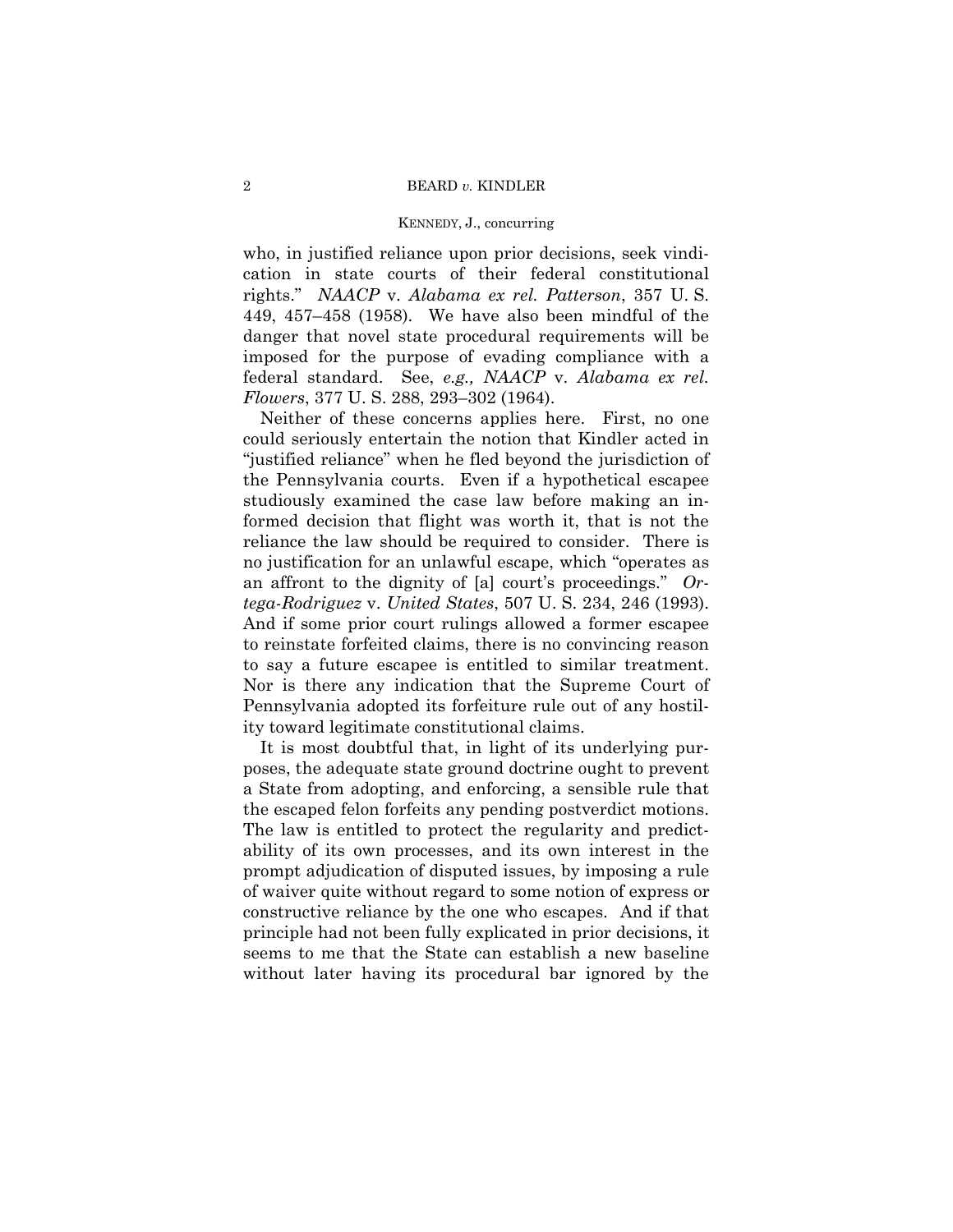federal courts. This should be true even if the principles barring the postverdict motions are first elaborated in the instant case.

The process of elaborating, defining, and then shaping a State's decisional law after considering the competing arguments in a specific case rests on this premise: Novel facts and circumstances may disclose principles that, while consistent with the logic and rationality the law seeks and in that sense predictable, still have not yet been defined with precision in earlier cases. This is the dynamic of the case system we rely upon to explain the law.

The adequate state ground doctrine ought not to foreclose the case process in the separate States. A toorigorous or demanding insistence that procedural requirements be established in all of their detail before they can be given effect in federal court would deprive the States of the case law decisional dynamic that the Judiciary of the United States finds necessary and appropriate for the elaboration of its own procedural rules. See, *e.g., Smith* v. *United States*, 94 U. S. 97 (1876). Save where there is exclusive jurisdiction or federal supremacy, a proper constitutional balance ought not give federal courts latitude in the interpretation and elaboration of its law that it then withholds from the States. There is no sense in applying the adequate state ground rule without its being informed by these principles.

Whether the structure of this case either permits or requires consideration of these matters is not clear at this stage. In a proper case, however, these concerns should be addressed. It seems most doubtful that this Court can or should require federal courts to disregard a state procedural ground that was not in all respects explicit before the case when it was first announced, absent a showing of a purpose or pattern to evade constitutional guarantees. And this is particularly so when the state procedural requirement arose from the necessity, in new circum-